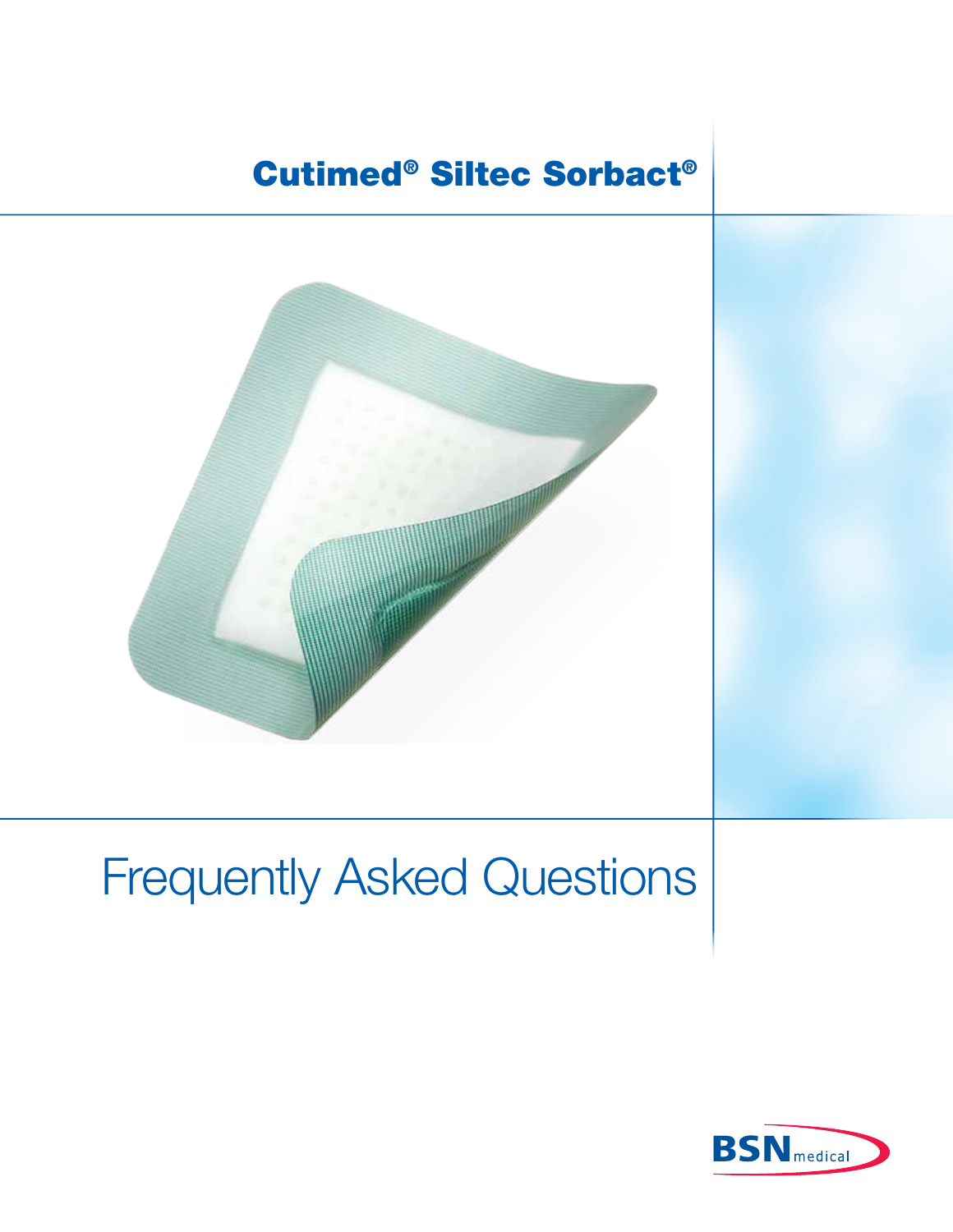### Cutimed® Siltec Sorbact®

Frequently Asked Questions

1. How does Cutimed Siltec Sorbact fit in with the rest of the Cutimed Sorbact Range?

## **Cutimed Sorbact**

Indications



- $\blacksquare$  The range is indicated for any shallow, exuding wound use with the following benefits:
	- **DACC-coated wound contact layer**
	- **Reliable exudate management** 
		- **For viscous and moderate to high levels of exudate due to** the open pore structure
	- **Helps to prevent maceration** 
		- Due to vertical absorption
	- Can be used in combination with compression therapy
- Due to the super-absorbers helping to retain fluid within the dressing
	- No additional fixation required
- As the dressing has a gentle silicone border
	- Can be used in combination with Cutimed PROTECT
- 2. How should Cutimed Siltec Sorbact be applied?
- 1. Clean the wound.
- 2. Select an appropriate dressing according to the wound size.
	- a. For best results, make sure the dressings overlap the wound margins by at least 2 cm / 3/4".
- 3. Remove the protective film and apply the green, adhesive side of the dressing to the wound.
- 4. Depending on the wound location, it may be appropriate to apply additional dressing fixation.

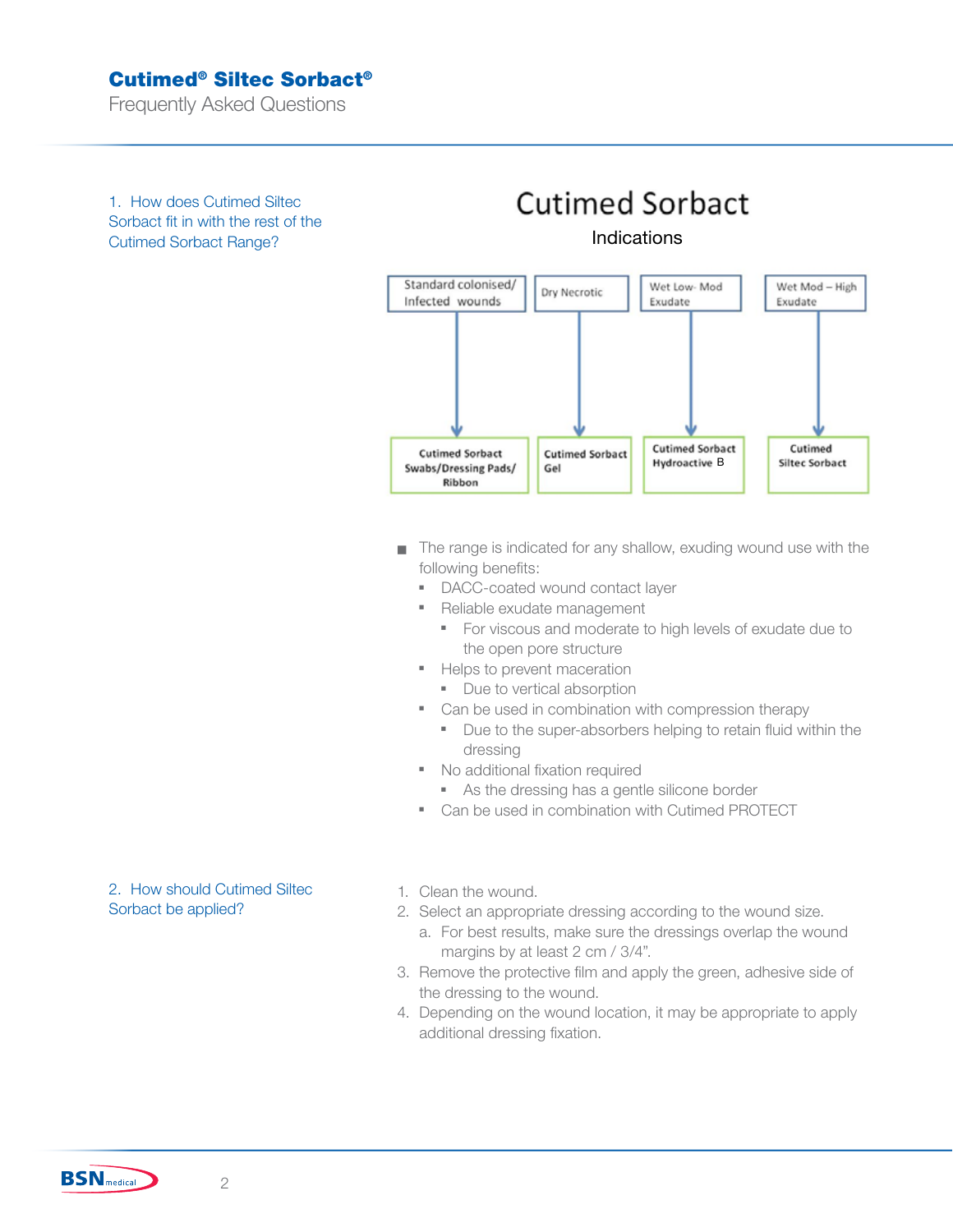#### 3. When should the dressing be changed?

- $\blacksquare$  The dressings should be changed when exudate reaches a maximum of 1cm / 3/8" from the edge of the wound pad.
- As with all absorbent dresings, monitoring is required to ensure the dressing does not dry out and adhere to the wound bed.
- The dressings should be changed according to clinical needs.

### 4. How absorbent are the dressings?

■ The dressings have the same absorbency as Cutimed Siltec B.



- 5. Which side should be applied to the wound bed?
- 6. What wounds types are the dressing indicated?
- 7. Can the dressings be cut?
- 8. What is the adhesive on the border?
- 9. How comforable are the dressings?
- The dressings should be applied green side to the wound.
- <sup>n</sup> As the dressings also have an adhesive border, there shouldn't be any misunderstandings as to which side to apply to the wound
- Shallow wounds
- Those with moderate to high, viscosity exudate
- $\blacksquare$  It is not recommended to cut the dressings as the super-absorbent particles may escape into the wound.
- The adhesive border can be cut to aid application to awkward areas.
- The dressings have a silicone adhesive border as per Cutimed Siltec B.
- $\blacksquare$  We do not have any data to determine conformability of the dressing, but clinical experience confirms the dressings easily conform to different body parts.
- n Patients find the dressings comfortable to wear, providing further proof of the conformable nature of the dressings.